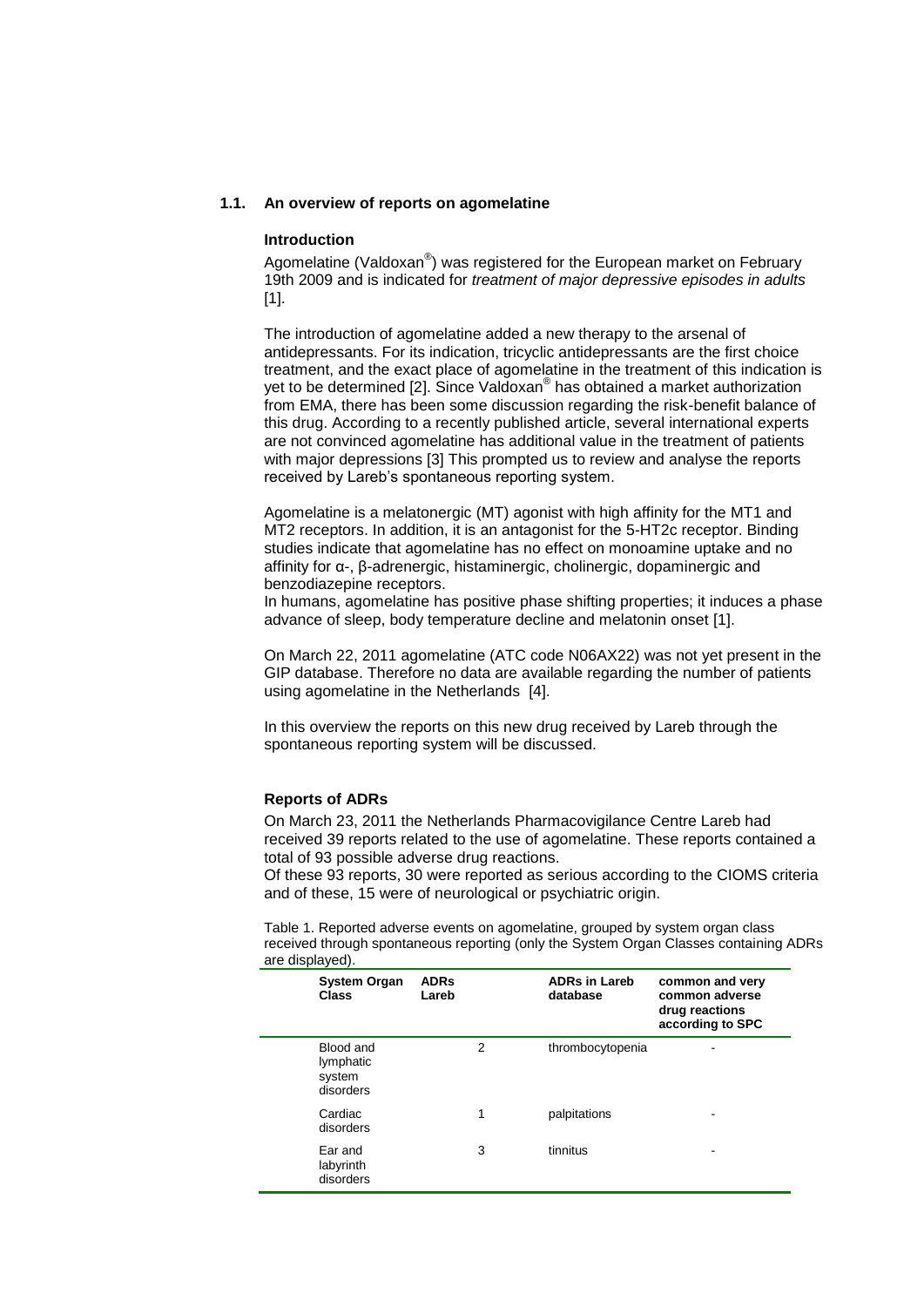

| <b>System Organ</b><br><b>Class</b>                           | <b>ADRs</b><br>Lareb | <b>ADRs in Lareb</b><br>database                                                                                                                                                                                                              | common and very<br>common adverse<br>drug reactions<br>according to SPC |
|---------------------------------------------------------------|----------------------|-----------------------------------------------------------------------------------------------------------------------------------------------------------------------------------------------------------------------------------------------|-------------------------------------------------------------------------|
| Eye disorders                                                 | 2                    | visual acuity<br>reduced, vision<br>blurred                                                                                                                                                                                                   | uncommon:<br>blurred vision                                             |
| Gastrointestinal<br>disorders                                 | 14                   | abdominal pain<br>$(n=3)$ , abdominal<br>pain upper (n=2),<br>nausea, vomiting,<br>eructation,<br>constipation,<br>gastritis,<br>dyspepsia,<br>faeces<br>discoloured,<br>GERD,<br>abdominal<br>distension                                     | nausea,<br>diarrhoea,<br>constipation,<br>upper<br>abdominal<br>pain    |
| General<br>disorders and<br>administration<br>site conditions | 1                    | Death*                                                                                                                                                                                                                                        | fatigue                                                                 |
| Hepatobiliary<br>disorders                                    | 1                    | abnormal hepatic<br>function                                                                                                                                                                                                                  | increases in<br>ALAT and/or<br>ASAT                                     |
| Injury,<br>poisoning and<br>procedural<br>complications       | 1                    | intentional<br>overdose                                                                                                                                                                                                                       |                                                                         |
| Investigations                                                | 7                    | weight increased<br>$(n=2)$ , alkaline<br>phosphatise<br>increased, liver<br>function test<br>abnormal, hepatic<br>enzyme<br>abnormal, ALAT<br>increased, GGT<br>increased                                                                    | increases in<br>ALAT and/or<br>ASAT                                     |
| Metabolism and<br>nutrition<br>disorders                      | 2                    | increased<br>appetite, diabetes<br>mellitus                                                                                                                                                                                                   |                                                                         |
| Musculoskeletal<br>and connective<br>tissue disorders         | 4                    | back pain                                                                                                                                                                                                                                     | back pain                                                               |
| <b>Nervous</b><br>system<br>disorders                         | 18                   | headache (n=6),<br>somnolence<br>(n=3), dizziness<br>$(n=2)$ , crying, loss<br>of consciousness.<br>depressed level<br>of consciousness.<br>paraesthesia,<br>hyperesthesia,<br>involuntary<br>muscle<br>contractions,<br>memory<br>impairment | headache,<br>dizziness,<br>somnolence,<br>insomnia,<br>migraine         |
| Psychiatric<br>disorders                                      | 26                   | nightmares (n=4),<br>insomnia (n=3),                                                                                                                                                                                                          | anxiety,<br>insomnia (in                                                |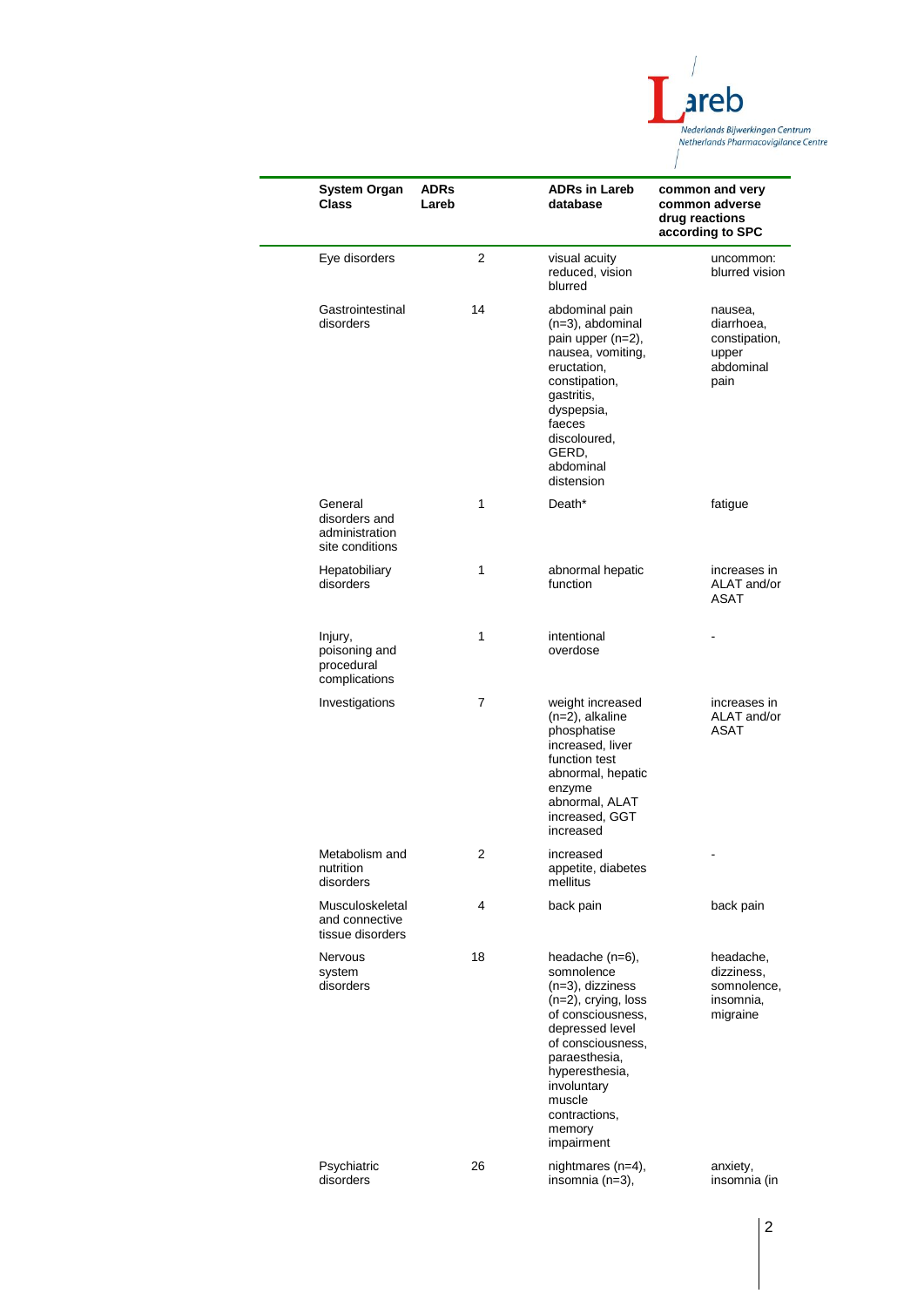

| <b>System Organ</b><br><b>Class</b>          | <b>ADRs</b><br>Lareb |                | <b>ADRs in Lareb</b><br>database                                                                                                                                                                                                                                                  | common and very<br>common adverse<br>drug reactions<br>according to SPC                   |
|----------------------------------------------|----------------------|----------------|-----------------------------------------------------------------------------------------------------------------------------------------------------------------------------------------------------------------------------------------------------------------------------------|-------------------------------------------------------------------------------------------|
|                                              |                      |                | aggression (n=3),<br>anxiety $(n=3)$ ,<br>depressed mood,<br>suicide attempt.<br>completed<br>suicide, suicidal<br>ideation,<br>agitation,<br>dissociation.<br>inappropriate<br>affect, feeling<br>guilty,<br>somnambulism,<br>tension, impulsive<br>behaviour, fear,<br>delusion | SOC nervous<br>system)<br>frequency not<br>known:<br>suicidal<br>thoughts or<br>behaviour |
| Renal and<br>urinary<br>disorders            |                      | 1              | urinary<br>incontinence                                                                                                                                                                                                                                                           |                                                                                           |
| Skin and<br>subcutaneous<br>tissue disorders |                      | $\overline{7}$ | rash $(n=2)$ ,<br>eczema, acne,<br>petechiae,<br>dermatitis<br>bullous.<br>photosensitivity<br>reaction                                                                                                                                                                           | uncommon:<br>eczema<br>rare:<br>erythematous<br>rash                                      |
| Social<br>circumstances                      |                      | 1              | physical assault                                                                                                                                                                                                                                                                  |                                                                                           |
| Vascular<br>disorders                        |                      | $\overline{2}$ | pallor, peripheral<br>coldness                                                                                                                                                                                                                                                    |                                                                                           |

\* This report concerns a female aged 43 years with a history of suicide attempts and alcohol / drug abuse, who committed suicide 11 months after starting agomelatine for depression and lacosamide for epilepsy. According to the reporter the suicide was due to a lack of effect of the agomelatine treatment

The adverse drug reactions most frequently reported via the spontaneous reporting system are in general consistent with the ADR profile of agomelatine as reported in the SmPC. In most of the cases, if an ADR reported via the spontaneous reporting system is not present in the SPC, it was only reported once. One major exception to this observation is the occurrence of nightmares, which has been reported to Lareb four times and is not present in the SPC. This association will be described below in detail. Other reactions reported to Lareb that are not present in the SmPC, such as thrombocytopenia and tinnitus, will be monitored, and possibly analysed in the future.

### **Nightmares associated with agomelatine use**

The details of reports concerning nightmares in patients using agomelatine are presented in table 2.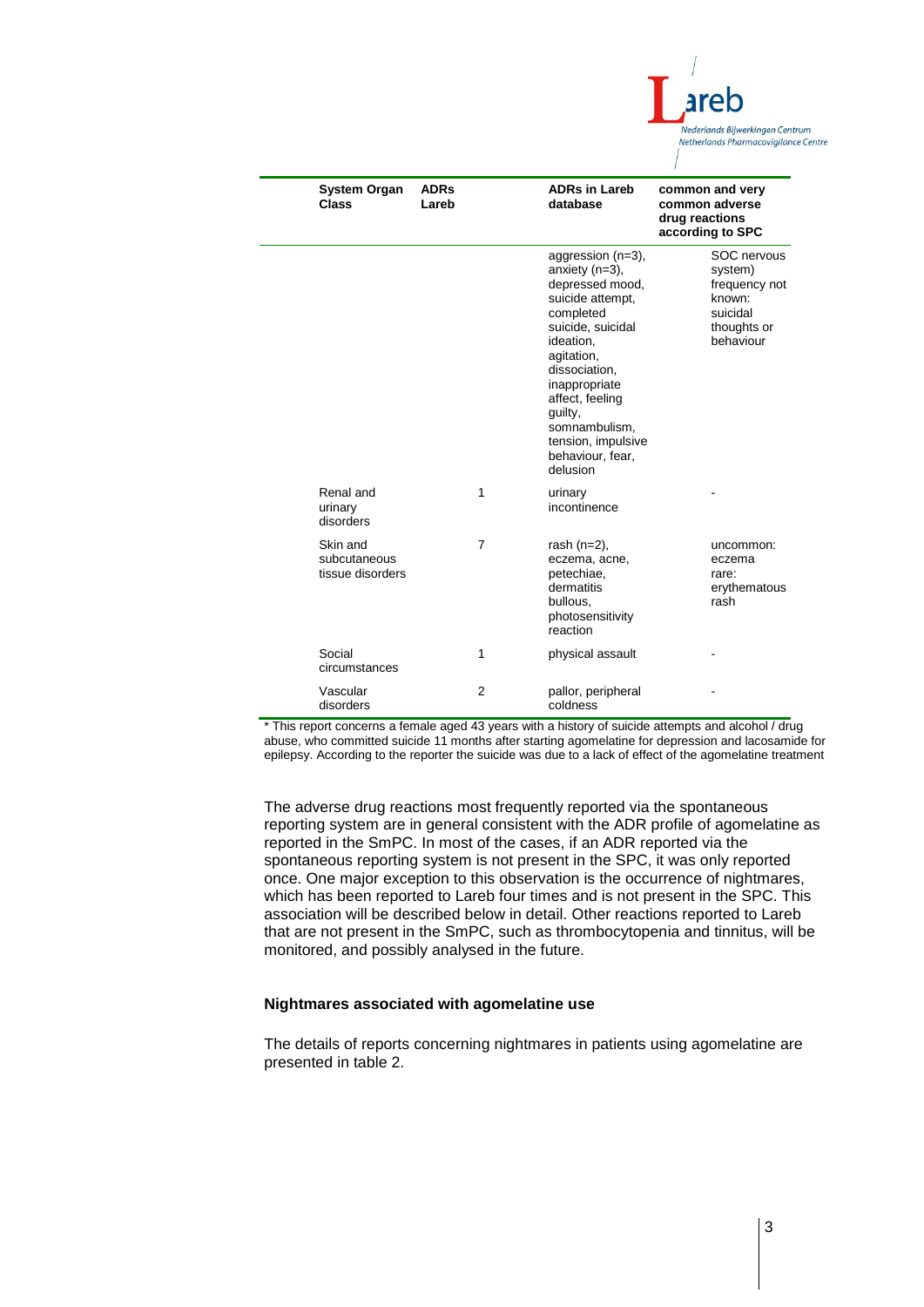

| Patient.<br>sex, age                    | Drug,<br>indication for use        | Concomitant<br>medication                            | <b>Suspected adverse</b><br>drug reaction                                                                                     | Time to onset,<br>action with drug,<br>outcome |
|-----------------------------------------|------------------------------------|------------------------------------------------------|-------------------------------------------------------------------------------------------------------------------------------|------------------------------------------------|
| A 105851<br>$F, 51-60$<br>years         | agomelatine 25mg<br>sleep disorder | risedronic acid<br>weekly tablet<br>35 <sub>mg</sub> | headache.<br>paraesthesia distal,<br>abdominal cramps,<br>nightmares,<br>hard to awaken,<br>sleep walking,<br>nausea,<br>fear | 8 days<br>unknown<br>unknown                   |
| B 108202<br>M, 71<br>years and<br>older | agomelatine 25mg<br>depression     |                                                      | nightmares                                                                                                                    | 2 days<br>discontinued<br>recovered            |
| C 109434<br>F, 41-50<br>years           | agomelatine 25mg<br>depression     |                                                      | dizziness,<br>nightmare                                                                                                       | 5 days<br>no change<br>unknown                 |
| D 109610<br>F, 31-40<br>years           | agomelatine 25mg<br>depression     | escitalopram                                         | nightmares                                                                                                                    | 1 day<br>no change<br>not recovered            |

## Table 2. Reports concerning nightmares associated with the use of agomelatine

Patient A is a female aged 51-60 years years with nightmares following administration of agomelatine 25 mg daily for sleep disorder with a latency of eight days. In addition to nightmares the patient experienced distal paraesthesias, abdominal cramps, sleep walking, nausea, fear and she was hard to awaken. It is not known whether agomelatine was withdrawn or continued, and the outcome is unknown.

Patient B is a male aged 71 years and older with nightmares following administration of agomelatine (daily dose unknown) for depression with a latency of two days. Agomelatine was withdrawn and the patient recovered.

Patient C is a female aged 41-50 years with nightmares and dizziness following administration of agomelatine 25mg daily for depression with a latency of five days. The dose of agomelatine was not changed and the outcome is unknown.

Patient D is a female aged 31-40 years with nightmares following administration of agomelatine 25mg daily for depression with a latency of one day. During the three weeks she had been using agomelatine, she experienced nightmares every night except for one. Agomelatine was continued and the patient has not recovered. Prior to the start of agomelatine she had never experienced nightmares. In addition to the nightmares she experienced drowsiness, sweating, headache and trembling fingers of her right hand. All these complaints however, were not as inconvenient as the nightmares. Concomitant medication was escitalopram.

# **Other sources of information regarding nightmares associated with agomelatine use**

#### *SmPC*

The SmPC of Valdoxan<sup>®</sup> does not contain any information regarding nightmares, however, anxiety is mentioned as a common ADR.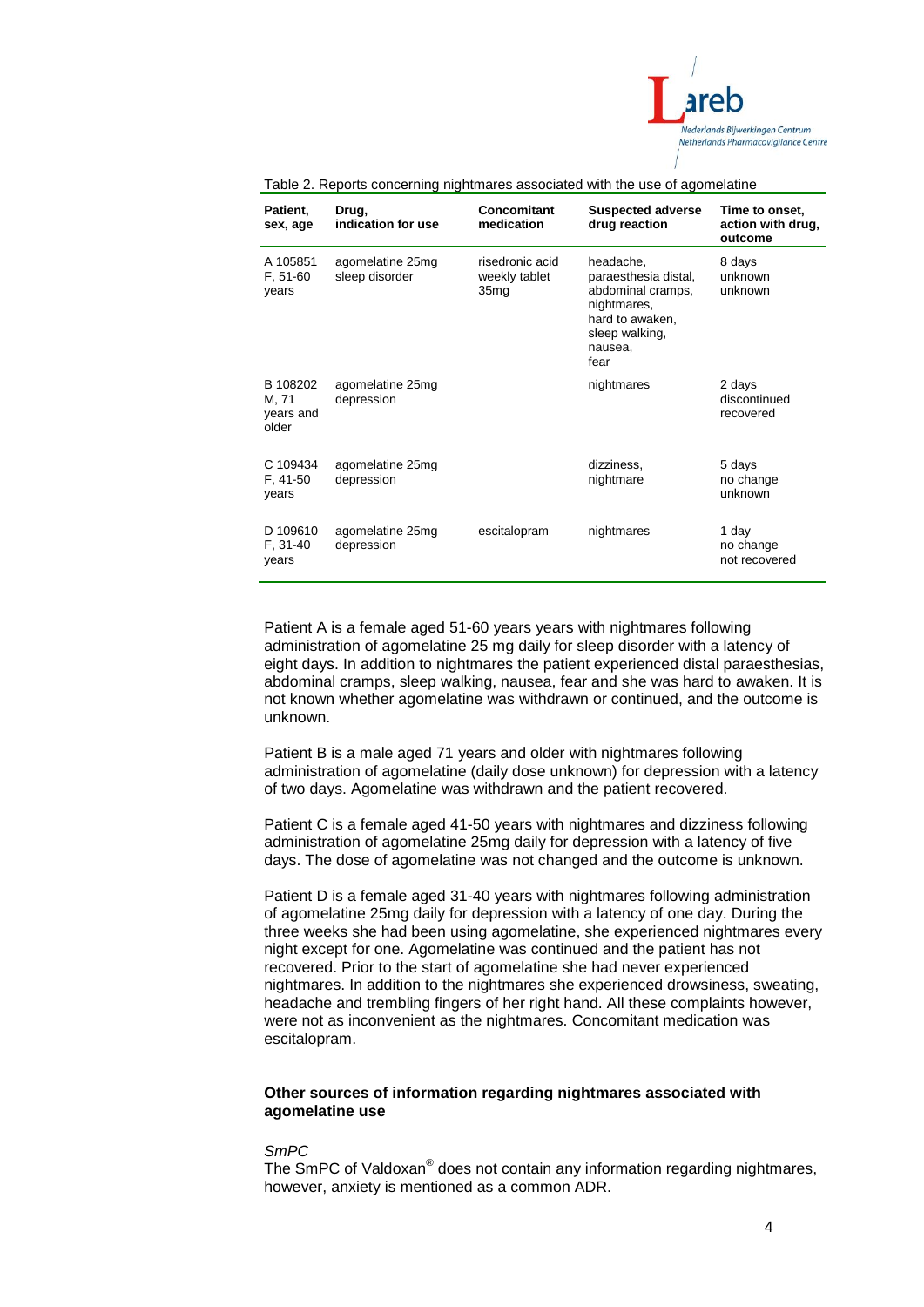

### *Literature*

Although the SmPC describes effects on sleep related processes while using agomelatine, such as the induction of a phase advance of sleep, decline of body temperature and onset of melatonin, no reports of nightmares or abnormal dreaming could be found in publicly available literature sources.

### *Databases*

As described above, the database of the Netherlands Pharmacovigilance Centre Lareb contained four reports of nightmares associated with the use of agomelatine, which was reported disproportionally (ROR = 22.4, 95% CI: 7.9 - 63.1).

On March 23<sup>rd</sup>, 2011, the WHO database of the Uppsala Monitoring Centre contained 13 reports of nightmares, concerning nine females and three males. In one case, the sex of the patient involved was not reported. The median age of the patients was 52.5 years (range 27 - 72). The association was disproportionally present in the database (ROR = 15.0, 95% CI:  $8.6 - 26.0$ ). In seven cases a positive dechallenge was reported and in one of these there was also a positive rechallenge.

On March 23<sup>rd</sup>, 2011, the Eudravigilance database contained ten reports of nightmares associated with the use of agomelatine which was reported disproportionally (ROR = 13.8, 95% CI:  $7.3 - 25.8$ ). It concerns seven females and two males. In one case, the sex of the patient involved was not reported. The median age of the patients was 55.5 years (range 28 - 72). Six reports were classified as 'serious', the criterion for seriousness being 'hospitalisation' in one case. For the remaining five serious cases, the criterion for seriousness was 'medically relevant'.

#### *Mechanism*

Although the mechanism of agomelatine-induced nightmares remains unclear, there is some knowledge regarding sleep physiology that can provide some insights.

As described above, agomelatine is both a MT1 / MT2 receptor agonist and a 5-  $HT_{2C}$  receptor antagonist. The antagonistic effect on the 5-HT<sub>2C</sub> receptor results in release of dopamine in the frontal cortex of the brain, and dopamine receptor stimulation is thought to be a common mechanism of drug-induced nightmares [5].

In addition it is known that nightmares occur primarily during the last stages of REM sleep and that drugs suppressing REM sleep should be considered in the etiology of nightmares [5]. However, a study investigating the sleep EEG in patients using agomelatine showed no influence on REM sleep latency, the amount of REM sleep, or REM density during sleep [6].

# **Discussion and conclusion**

The aim of this report was to give an overview of the ADRs associated with the use of agomelatine, using information from the spontaneous reporting system. Spontaneous reporting is based on concerned reporting i.e when a health professional or patient see an ADR which they find worrying, they will report it. The chance of receiving reports with rare and serious ADRs through spontaneous reporting is therefore relatively high.